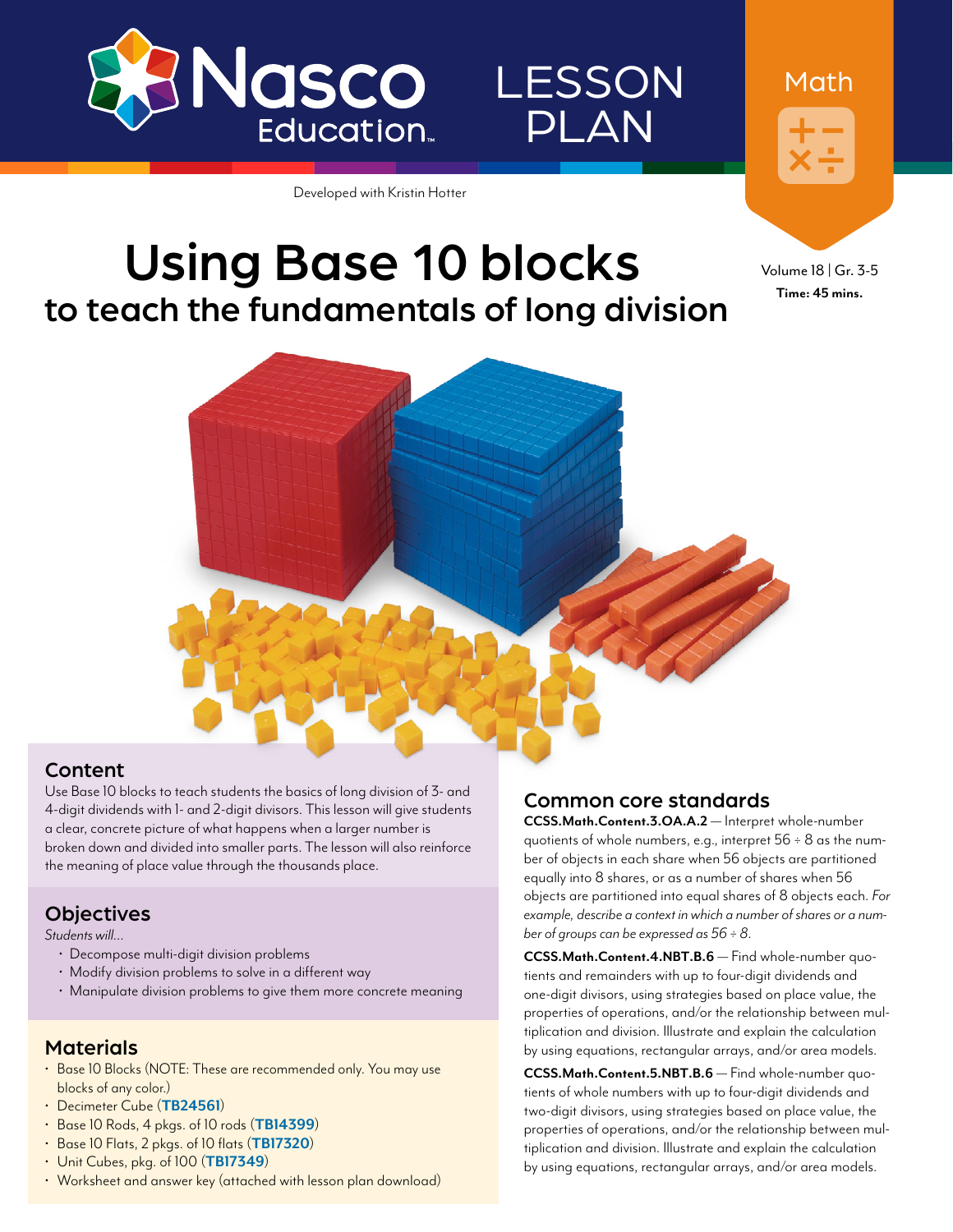

## Introduction

- 1. Students should be familiar with Base 10 blocks from use in earlier grades when learning about place value, borrowing, and carrying. They will be used now to help students solve long division problems without having to keep columns lined up correctly.
- 2. Review Base 10 blocks and their values. Large cube = 1,000. Flat = 100. Rod = 10. Unit cube = 1. Ask students these questions: How many large flats of 100 does it take to make 1 cube of 1,000? 10 How many rods of 10 does it take to make 1 large flat of 100? 10 How many unit cubes of 1 does it take to make 1 rod of 10? 10 Students may notice that 10 was the answer to all of these questions. Ask students to keep that in mind as they begin to solve problems together as a class.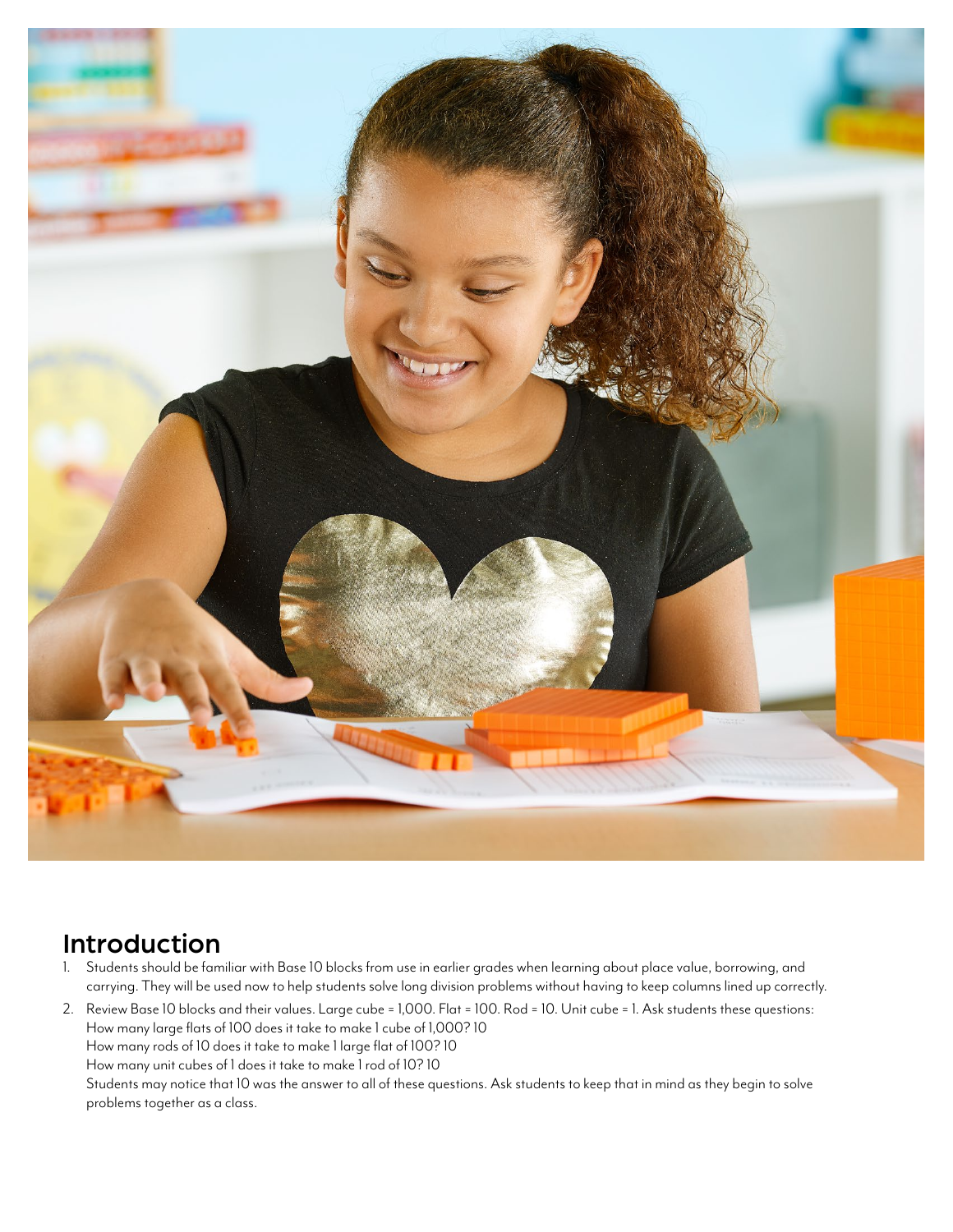## Activity

- 1. For the first problem, **450 ÷ 4**, students will begin by making the number 450 with their Base 10 blocks. They should be able to use 4 flats of 100 and 5 rods of 10 to do so.
- 2. Ask students how many equal groups the problem wants them to make *(4)*, then ask how they know that *(4 is the divisor of the problem)*. Tell students they should always start with the greatest place value. In this case, the hundreds is the greatest place. Since they have 4 hundreds flats, ask how many flats would be in each group if they split the flats into four equal groups *(4)*. Have students do this, making sure that they have one flat in each group.
- 3. Next, students should look at the next greatest place value, the tens. They have 5 tens. Remind students that an equal number must go in each group, then ask how many rods can go in each group *(1)*. Ask how many rods will be left over *(1)*. Have them put a rod in each group and keep the last rod separate.
- 4. See if anyone has an idea of what they should do with the leftover rod. Hopefully, someone figures out that they can exchange the rod for 10 ones, since 10 ones make up 1 tens rod. Once the rod has been exchanged for 10 ones, ask how many ones can go in each group *(2)*. Once they put 2 unit cubes in each group, they should have 2 left over.
- 5. Have students count how many blocks are in each group. Each group should have 112 blocks, making 112 the quotient. Ask students what the 2 leftover cubes represent *(the remainder)*. The complete answer is 112 R2.
- 6. To check their work, students should multiply  $112 \times 4$ , then add the remainder. Work the problem on the board to demonstrate this.
- 7. Tell students that there are some important ideas to keep in mind as they work through these problems. The first is that the number of groups will always be determined by the divisor. The second is that each group always has to have the same number of hundreds, tens, and ones blocks. No group can have more or less than the other groups. If a group does not have the same number of blocks, the answer won't be correct. The last idea that students should keep in mind is that it's okay to have leftover blocks when they get to the end of the problem. This merely indicates that the problem has a remainder. Remind students that the remainder is indicated with an R and a number at the end of the quotient.
- 8. Write **338 ÷ 8** on the board, then ask what should be done first *(use 3 hundreds, 3 tens, and 8 ones to make 338)*. Based on the problem, students should be able to tell you that eight equal groups need to be made. Starting with the hundreds, students should notice that they only have 3 hundreds, but they need to be split into eight groups. The hundreds will need to be broken down into tens. Ask students how many tens are needed to represent the 3 hundreds *(30 tens rods)*, then ask how many tens rods they have in total *(33; 30 from the exchange and the 3 they originally had)*.
- 9. The 33 tens rods need to be split up into eight groups. Ask how many tens rods can be placed in each group so that each group has an even number *(4)*. Students should have 1 tens rod left over. See if they can tell you what they need to do with that leftover rod *(break it down into 10 ones units)*. Once the exchange is made, students should have 18 ones, the 10 they just got in exchange and the 8 that they originally had.
- 10. Students should now see how many ones cubes can go in each group evenly *(2)*. They will have 2 units left over.
- 11. Have students count how many blocks are in each group. They should come up with 42 blocks in each group, representing the quotient, with the 2 leftover blocks representing the remainder, making the answer to the problem 42 R2. To check their work, students should multiply 42 x 8, then add the remainder. Work the problem on the board to show students this adds up to the original dividend of 338.
- 12. Work one more problem together as a class. Write **1,019 ÷ 7** on the board. Have students use their Base 10 blocks to represent the dividend. They should select 1 thousands cube, 1 tens rod, and 9 ones units to represent 1,019. Ask students how many equal groups they need to divide the dividend, 1,019, into *(7)* and what they need to do first to accomplish this *(break the thousands cube into 10 hundreds flats)*. Once this is done, they should only have 10 hundreds flats, since they did not have any before the exchange. The 10 hundreds flats can be split into 1 group equally, with 3 flats left over.
- 13. Next, students should say they need to change the leftover flats into 30 tens rods. This will give them 31 tens rods, since they had one before the exchange. The 31 rods can be split up so 4 rods are in each group, leaving 3 rods left over.
- 14. The 3 tens rods can be exchanged for 30 ones units. This will give students a total of 39 ones units, which can be split up so 5 ones units are in each of the seven groups. This will leave 4 ones units left over.
- 15. Have students count how many blocks are in each group to determine the quotient. They should come up with 145, with 4 leftover units as the remainder. They should double check their work by multiplying 145 x 7, then add the remainder. Be sure to work the problem on the board so students can see how this adds up to the original dividend of 1,019.

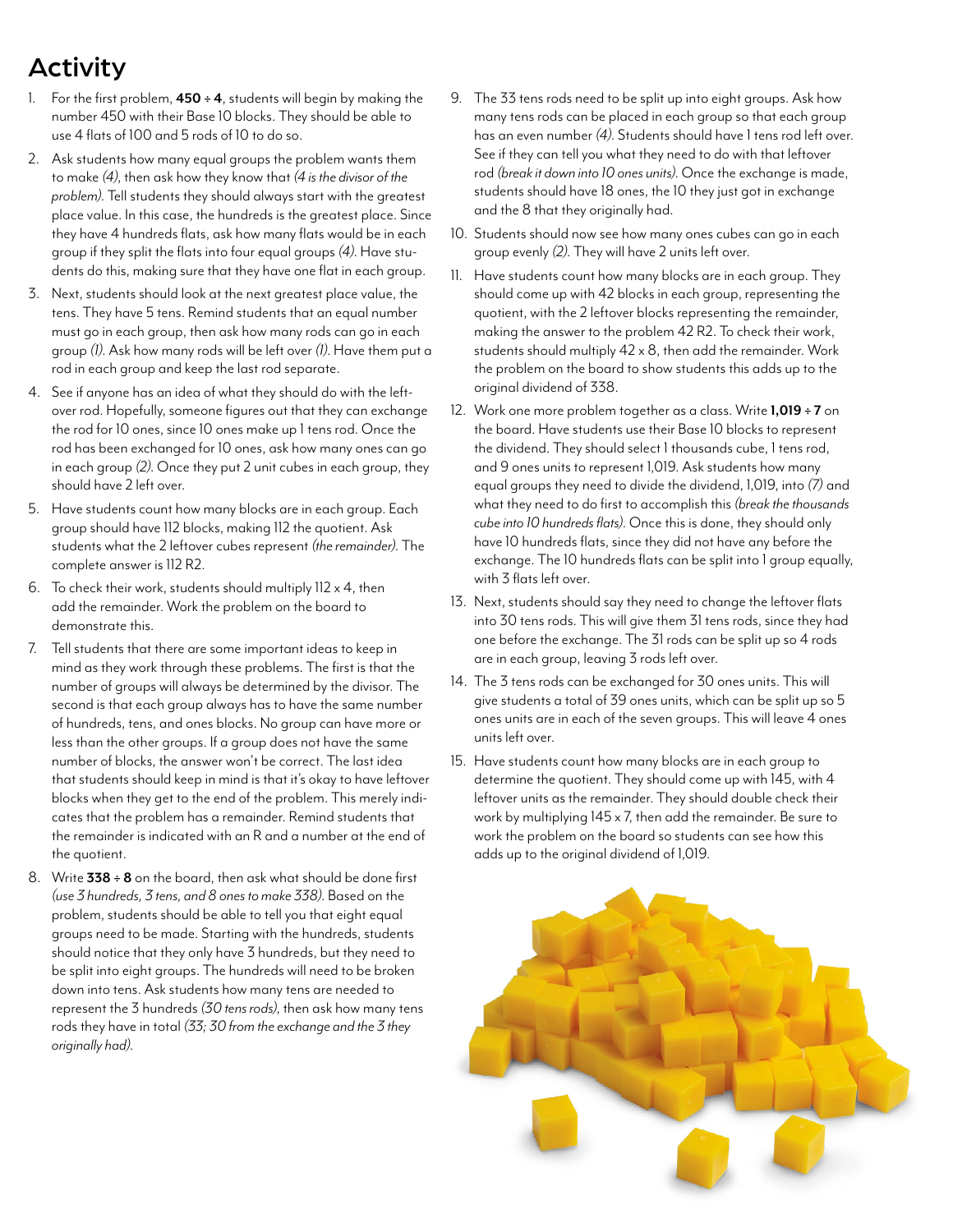## Check for understanding

Ask students to complete the next problem  $(736 \div 6)$ independently. Ask the following line of questions either as they work or when they have completed the work:

- 1. How did you make 736? *(7 hundreds flats, 3 tens rods, and 6 ones units)*
- 2. How many groups did you need to make? *(6)*
- 3. With which place did you start? *(Hundreds because it's the greatest place)*
- 4. How many hundreds flats did you put in each group? *(1)*
- 5. What did you do with the leftover hundreds flat? *(Changed it into 10 tens rods)*
- 6. How many total tens rods did that give you? *(13)*
- 7. How many tens rods did you put in each group? *(2)*
- 8. What did you do with the leftovers? *(Changed the leftover tens rods into 10 ones units)*
- 9. How many ones units did that give you? *(16)*
- 10. How many ones units did you put in each group? (2)
- 11. How many did you have left over? *(4)*
- 12. What does the 4 that you had left over represent? *(The remainder)*
- 13. What answer did you get for the problem? *(122 R4)*
- 14. How did you check your work? *(122 x 6 = 732. 732 + 4 = 736. 736 was the original dividend.)*



## Independent practice

Students should complete the remainder of the worksheet either independently or in small groups.

### Intervention possibilities

• Work on problems that have divisors of 3, 4, and 5 that require minimal conversion of Base 10 units between place values. Below are a few examples of problems:

 $337 \div 3$   $493 \div 4$   $562 \div 5$ 

### Extension

• Begin introducing students to double-digit divisors. They will have more groups to deal with, but will utilize the same idea as they did when solving problems with one-digit divisors. Below are a few examples of problems:

**1,124 ÷ 13 965 ÷ 12 844 ÷ 15**



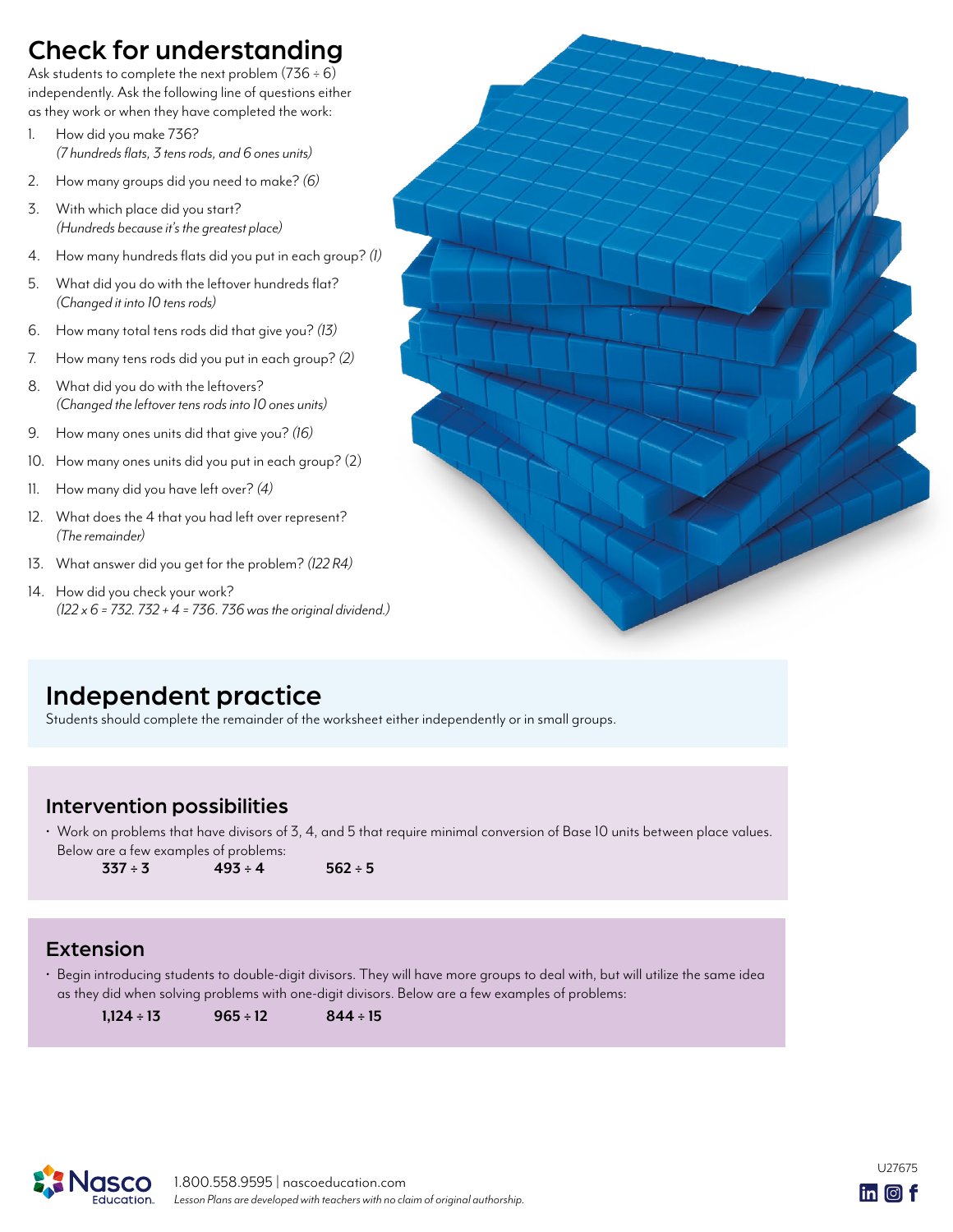# Using Base 10 blocks to teach the fundamentals of volume 18<br>long division — worksheet

|  | $\sim$ |
|--|--------|
|--|--------|

**Directions:** Use the Base 10 blocks to solve each problem. Check your work by multiplying the quotient by the divisor, then adding the remainder if there is one to get the dividend.

**1.** 450 ÷ 4 = \_\_\_\_\_\_\_\_ **2.** 338 ÷ 8 = \_\_\_\_\_\_\_\_ **3.** 1,019 ÷ 7 = \_\_\_\_\_\_\_ **4.** 736 ÷ 6 = \_\_\_\_\_\_\_\_ **5.** 962 ÷ 5 = \_\_\_\_\_\_\_\_ **6.** 874 ÷ 3 = \_\_\_\_\_\_\_\_ **7.**  $1,225 \div 4 = \_$ 

**9.** 1,166 ÷ 9 = \_\_\_\_\_\_\_ **10.** 432 ÷ 7 = \_\_\_\_\_\_\_\_